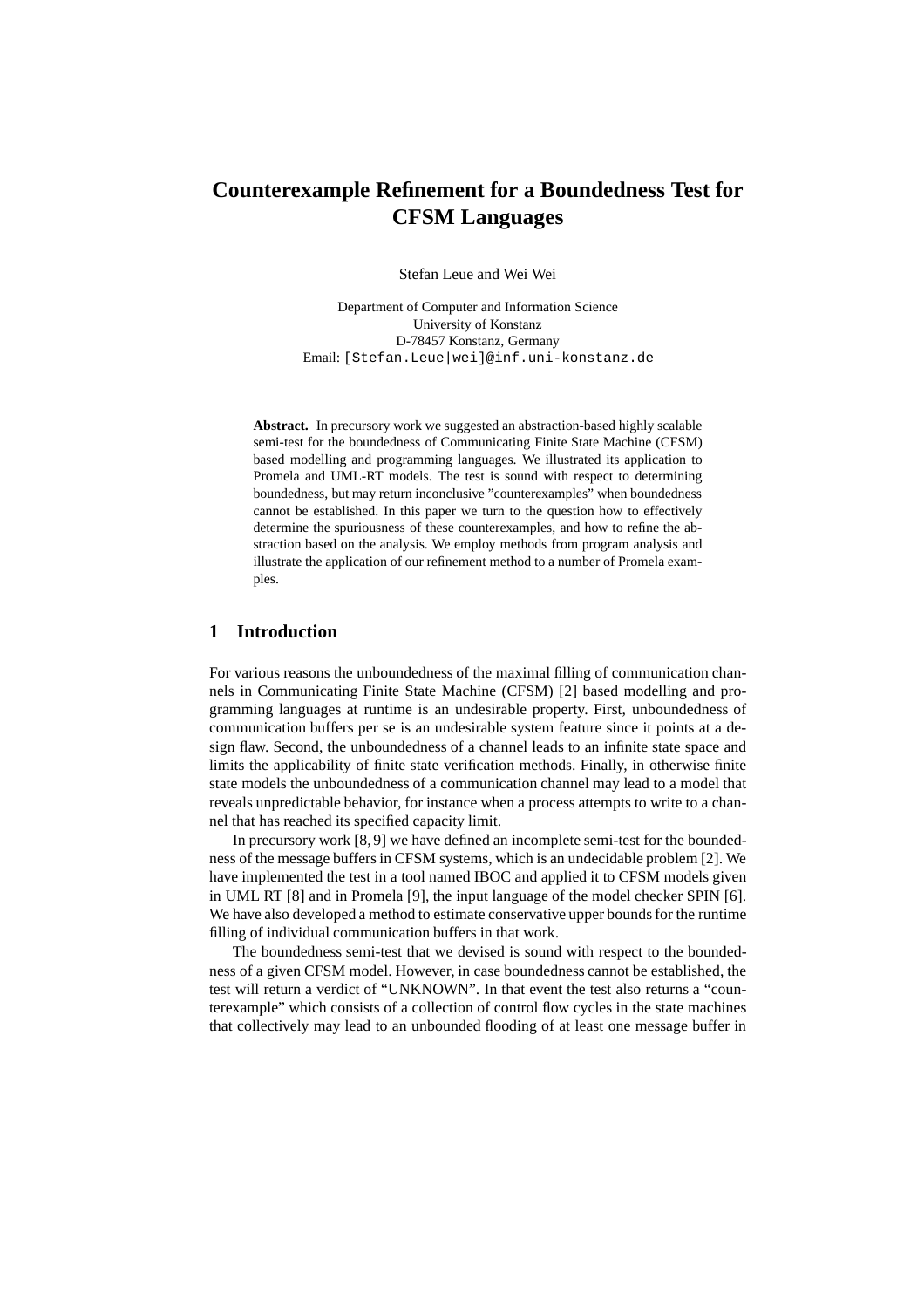the system. Our test is also based on a gross abstraction of the original CFSMs – we abstract from transition triggers, transition code, message orders, the activation conditions of cycles, and cycle dependencies. As a consequence, the UNKNOWN verdict may be based on false negatives, i.e., the combinations of cycles that the test believes to be possible candidates for an unbounded flooding of message buffers may not be executable in the concrete model.

It is the objective of this paper to suggest methods that give the user automated support to a) determine, whether a counterexample is spurious or not, and b) to refine the abstraction in case a counterexample was found to be spurious. We will apply our method to models given in Promela, which is a modelling language that is very often used to model CFSM systems, in particular communication protocols. While Promela was a convenient choice, the ideas and concepts that we develop have wider applicability in the realm of concurrent, message based modeling and programming languages.

We employ methods from program analysis, in particular control flow and variable analysis to determine executability conditions for the cycles included in a counterexample. We have implemented our refinement method in the IBOC boundedness analysis tool and have applied our approach to various realistic and real-life Promela models.

*Related Work.* In our paper we follow the general idea of iterative counterexample guided abstraction refinement that was proposed in [3] and later applied to software model checking [1]. Since we use different code abstraction techniques the abstraction refinements that we propose are not comparable to the refinements proposed in those papers. In the context of linear programming based model checking the authors of [10] propose abstraction refinements based on the analysis of structural characteristics of control flow graphs. However, they do not address the imprecision that is caused by the abstraction of program code in concrete models.

*Structure of the Paper.* In Section 2 we review our previously published boundedness test and illustrate its application to Promela. In Section 3 we discuss the different sources of imprecision that lead to spurious counterexamples. Section 4 describes the static program analysis that we perform in order to abstract Promela code and illustrates how the abstraction can be refined in the presence of spurious counterexamples. We also employ graph structural criteria on the control flow cycle graphs to determine spuriousness and derive abstraction refinements, which we discuss in Section 5. In Section 6 we consider the complexities of the spuriousness detection and refinement method, and in Section 7 we present our experimental results.

# **2 Overview of the Boundedness Test**

We now review the boundedness test for CFSM models first published in [8] and [9] and motivate the occurrence of spurious counterexamples. We review the test using Promela encodings of the CFSMs.

The objective of the boundedness test is to reduce the message passing behavior of a set of concurrent Promela processes to a number of control flow cycles. Each such cycle is then mapped to an effect vector that captures the number of messages sent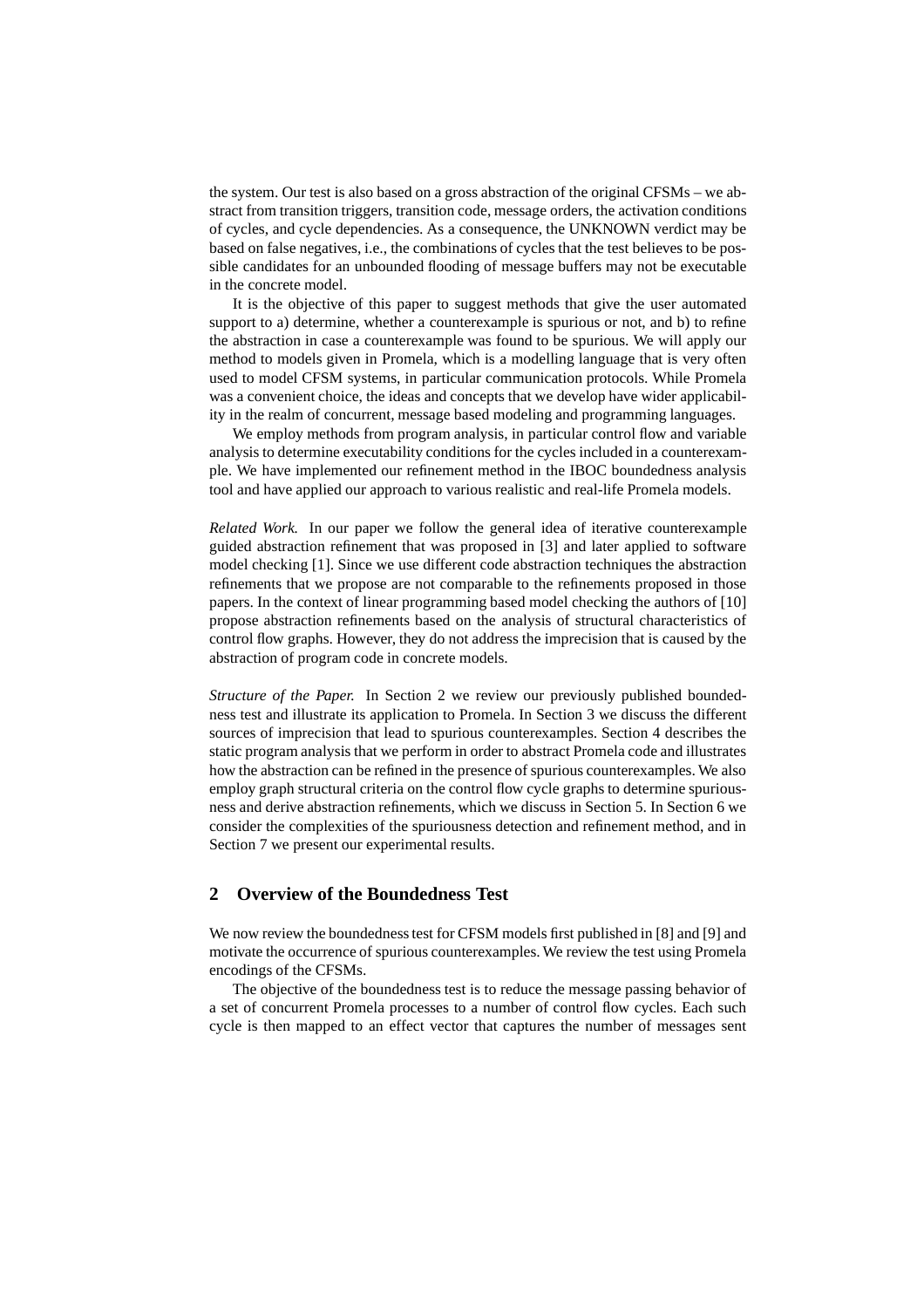minus the number of messages received for every message type in the system when executing that particular control flow loop. Linear inequality solving is then used on the resulting system of effect vectors to determine whether there is a linear combination of the vectors that leads to an unbounded "blow-up" of the number of messages of at least one message type in the system. If such a linear combination does not exist, we know that the system is bounded (test outcome BOUNDED). If a linear combination can be found, i.e., the linear inequality system has a solution, the system under consideration may be bounded or not (test outcome UNKNOWN). In this case, a counterexample is constructed from the particular solution to the linear inequality system.

```
mtype = {a, b};chan ch1 = [1] of {mtype};
chan ch2 = [1] of {mtype};
active proctype Left(){
   do
   :: ch2 ? b -> ch1 ! a;
   od
}
                                                      active proctype Right(){
                                                         byte x;
                                                          x = 0;do
                                                          :: (x == 0) \rightarrow ch2 ! b; x = 1;<br>:: (x == 1) \rightarrow ch1 ? a; x = 0;
                                                          od
                                                      }
```




**Fig. 2.** The state machines of the Promela model in Figure 1.

**Fig. 3.** The state machines with effect vectors of the Promela model in Figure 1.

Consider the simple Promela model in Figure 1. The abstraction we perform in our test will first produce an extended CFSM model as in Figure 2. By ignoring variables and transition code this will be further abstracted into a system of state machines with effect vectors as illustrated in Figure 3. The three cycles entail the effect vectors  $(1, -1)$ ,  $(0, 1)$  and  $(-1, 0)$  which gives rise to the following system of integer linear inequalities:  $(1) -x_1 +x_2 \ge 0$ ,  $(2)$   $x_1 -x_3 \ge 0$ , and  $(3)$   $x_2 -x_3 > 0$ . Note that the third equation is used to ensure that at least one component in the summary effect vector of each linear combination of cycle effect vectors attains a truly positive value.

The test will return a solution, in fact a linear combination with the values  $x_1 =$  $0, x_2 = 1$ , and  $x_3 = 0$ , and hence an outcome of UNKNOWN. Obviously, in the abstraction the left cycle of the process Right alone can cause the message buffer to blow up, and this is what the solution indicates. However, as it is easy to see, in the original Promela model an unbounded execution of this cycle without intervention of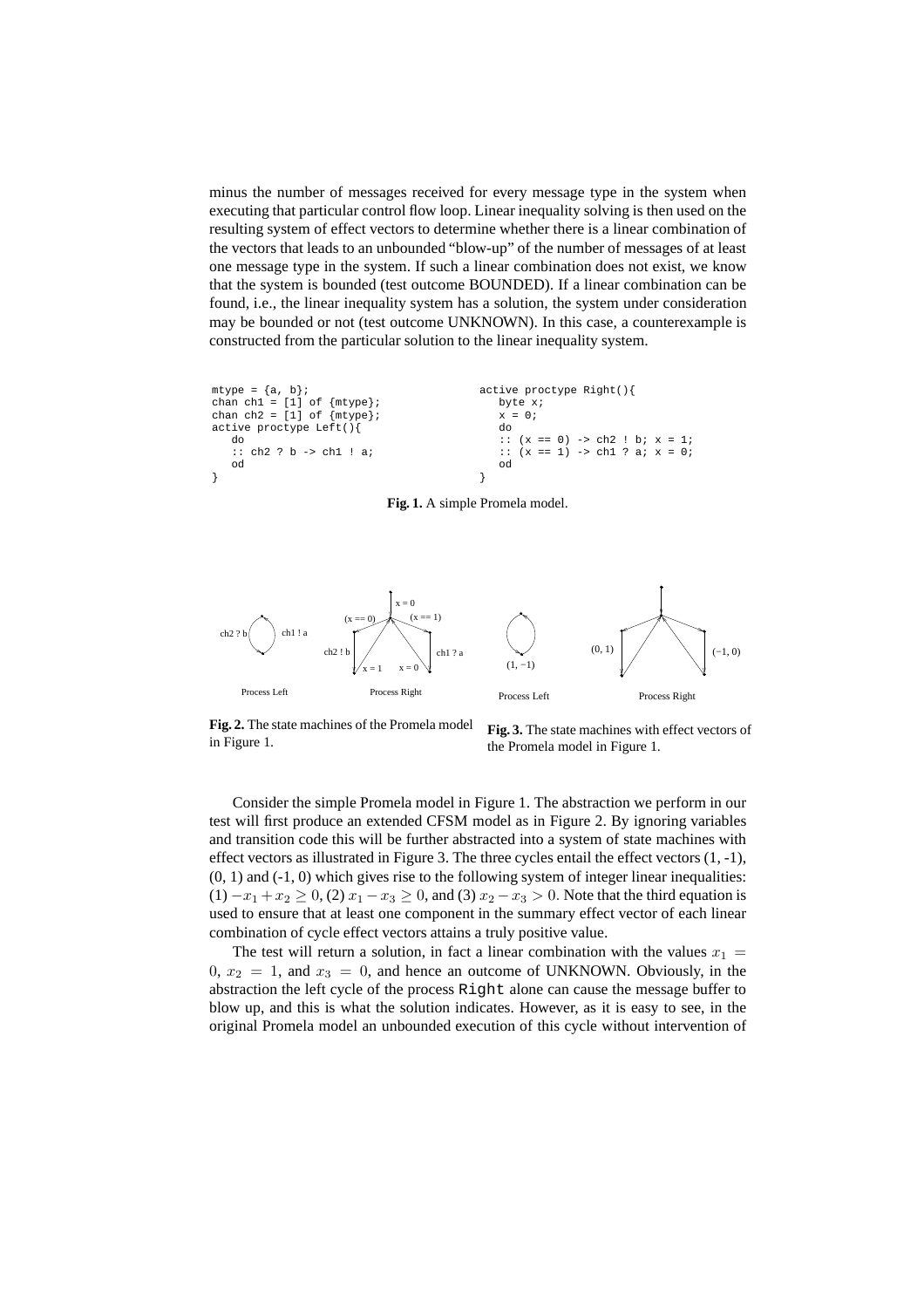the other cycles is not possible, which is ensured by the use of the (abstracted) program variable x.

Note that each cycle in the abstract system has a corresponding variable in the integer linear programming (ILP) problem into which the above system of inequalities is translated. This variable represents the number of executions of the respective cycle in a solution of the ILP problem if the ILP problem has a solution, i.e., if boundedness cannot be established. We call a set of cycles whose corresponding variables receive positive values in a solution to the ILP problem a *counterexample*. A counterexample represents a behavior of the system in which only the cycles in the counterexample are repeated infinitely often. Any other cycle in the system is either repeated only a finite number of times or not executed at all. A counterexample is said to be *spurious* if the behavior that it denotes is not a valid execution of the original model. In the above example, the test has found a spurious counterexample. It is the objective of the work in this paper to automatically detect spurious counterexamples generated by the boundedness test, and to refine the Promela model abstraction to exclude the spurious counterexamples that have been detected.

# **3 Sources of Imprecision**

In this section we study the causes for the introduction of spurious counterexamples in our boundedness test. We also examine to what extent each cause affects the precision of the boundedness test.

#### **3.1 Counterexamples and Spuriousness**

The introduction of spurious counterexamples is a consequence of the conservative abstraction steps that we perform in the course of our boundedness test. We reconsider each of these abstraction steps to examine which information is removed from models during the step and how significant it affects the precision of the boundedness test. Note that these abstraction steps are conceptual and do not correspond to the concrete abstraction steps that the IBOC tool performs.

*Step 1: Code Abstraction.* In this step the program code in a model is abstracted away. The resulting CFSM system retains only the finite control structure and the message passing behavior of the model. We lose all the information about how the behavior of the model is constrained by the conditions on variables that are imposed by the program code. Losing such information is very significant because it often depends on the runtime value of a variable whether to send or receive a message, which message to send or receive, where messages are to be sent or from where messages are to be received. We will therefore consider this source of imprecision in more detail.

*Step 2: Abstraction from Message Orders.* In this step we neglect all information regarding the order of messages in message buffers. In particular, we assume that a message is always available to trigger a transition wherever it is in the buffer. This can be too coarse an overapproximation for a model that employs strict first-in-first-out message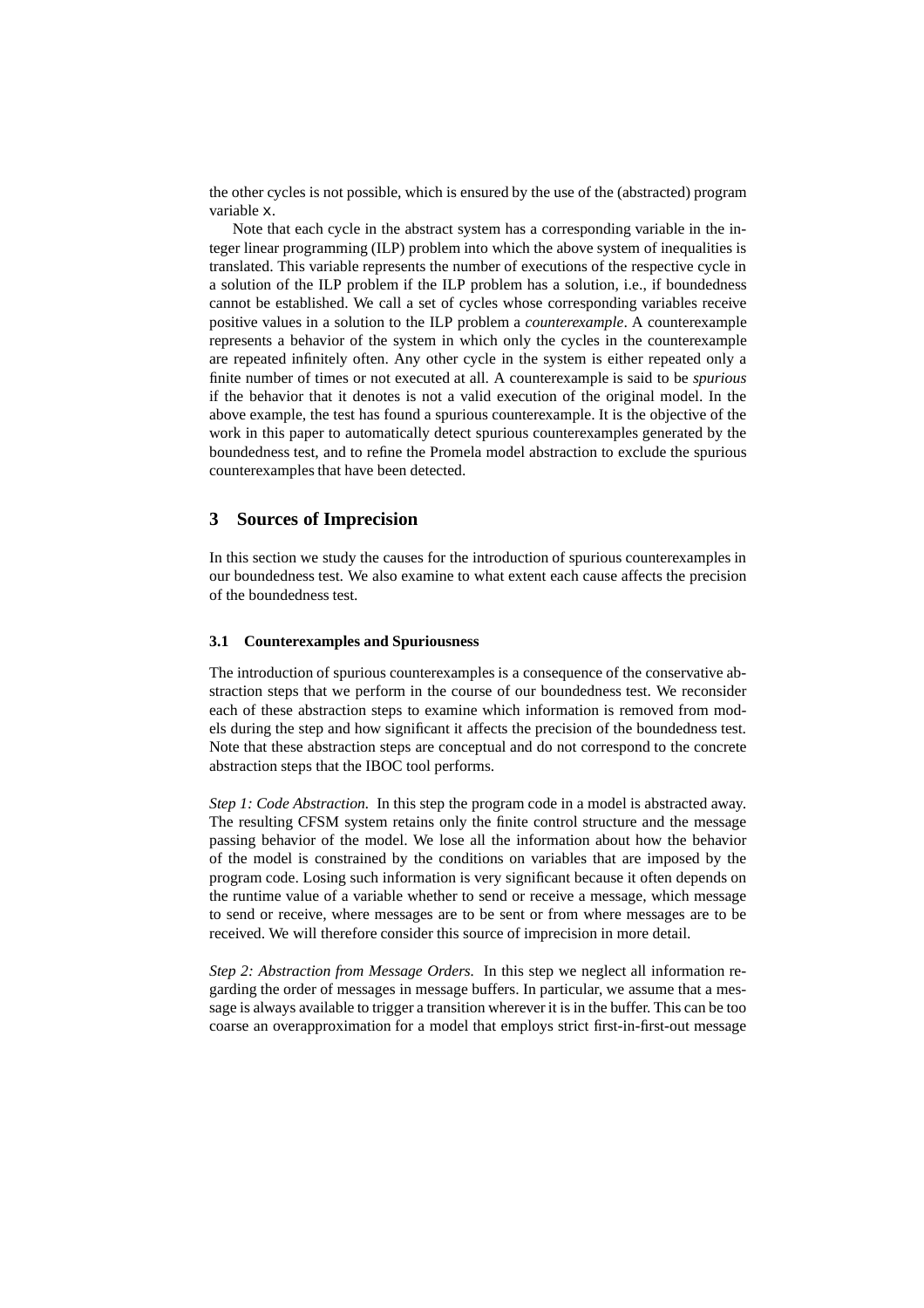buffers. However, models in practice usually have a message deferral/recall mechanism that stores an arriving message which cannot immediately be processed by the system into a special buffer so that it can be recalled when it is later needed. This is consistent with the semantics of our abstraction. In other words, this abstraction step does not introduce imprecision in most practical situations and we will therefore not address it in this paper.

*Step 3: Abstraction from Activation Conditions.* In this step the activation conditions of control flow cycles are abstracted away. We assume that there are always enough messages of the right type available for a cycle to be reachable from the initial configuration of the model. This assumption is reasonable in practice since an unreachable cycle has no influence on the system behavior and usually indicates a design error. We will therefore not consider this source of imprecision either.

*Step 4: Abstraction from Cycle Dependencies.* In this step we abstract from implicit dependencies between control flow cycles. We consider different types of such dependencies: exclusion dependencies or inclusion dependencies, global dependencies or local dependencies. An exclusion dependency forbids a set of cycles to be jointly repeated infinitely often, while an inclusion dependency stipulates the need of some cycles being repeated infinitely often to enable other cycles to be repeated infinitely often. A global dependency specifies a dependency among cycles in multiple processes, while a local dependency relates cycles in one process. Cycle dependencies are imposed either by the program code executed while the program goes through a cycle, or by structural characteristics of the control flow graphs. Disregarding cycle dependencies means that arbitrary cyclic executions can be combined to form a potentially spurious counterexample, which is why we will further address this source of imprecision.

#### **3.2 Boolean Conditions on Cycles**



**Fig. 4.** A simple cycle.

**Fig. 5.** The abstract cycle.

**Fig. 6.** A cycle resetting i.

We now consider the impact of the abstraction of boolean executability conditions during code abstraction. As an example, consider the cycle shown in Figure 4<sup>1</sup>. The cycle guard checks whether the runtime value of a local integer variable  $i$  is less than 4. If the condition is satisfied, then a message msq is sent to the channel ch, and i is

 $1$  All program code in examples will be given in Promela syntax.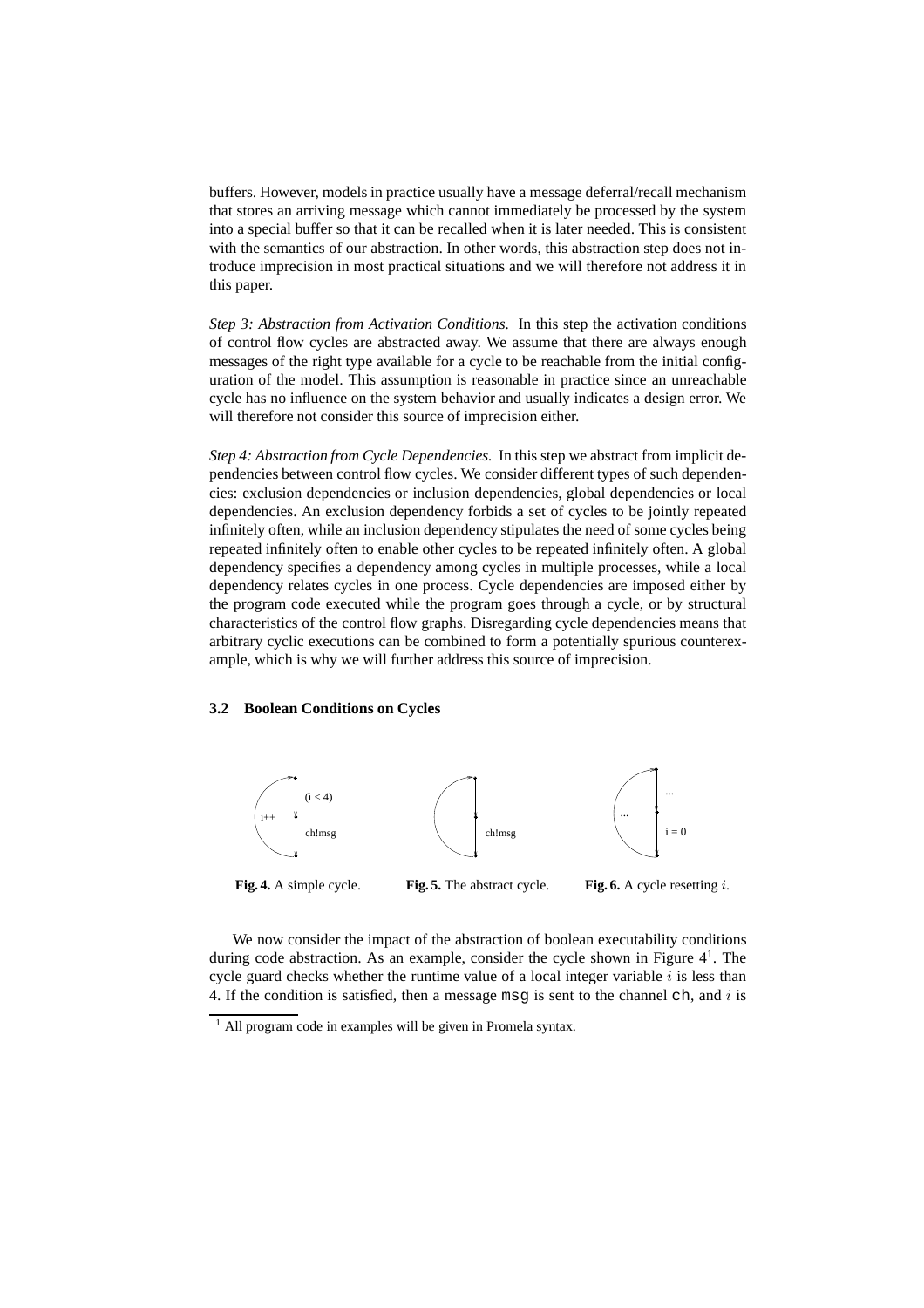incremented. After the code abstraction, the resulting abstract cycle in Figure 5 retains only the message sending statement, and all the information about  $i$  has been removed. The abstract cycle will inevitably by itself form a counterexample in which a message msg is sent to ch without any constraint each time the cycle is executed. Apparently, this counterexample is spurious since the cycle can be repeated without interruption at most 4 times, if  $i$  is initialized to 0. If we want the cycle to be repeated later, then some other cycle in the control flow graph of the same process in which the value of  $i$  will be changed back to be less than 4 needs to be executed. Figure 6 shows such a cycle in which the value of i is reset to 0. If this cycle is the only other cycle that modifies i, then the boolean condition on the cycle in Figure 4 imposes an *inclusion* dependency between these two cycles. In other words, if the cycle in Figure 4 appears in a counterexample, then the cycle in Figure 6 must be included in the same counterexample.

#### **3.3 Graph-Structural Dependencies**

Graph-structural dependencies are another source of cycle dependencies that may help to reveal spurious counterexamples. Consider two cycles in the control flow graph of one same process that reside in two different strongly connected components. Since at least one cycle is not reachable from the other, they cannot be jointly repeated infinitely often. Strongly connected components induce *exclusion* dependencies.



**Fig. 7.** Three cycles.

There is another kind of graph-structural cycle dependencies. Consider the control flow graph of a process as shown in Figure 7. Assume that a counterexample contains the cycles C1 and C2 and does not contain the cycle C3. Note that C1 and C2 do not share a common state, which implies that it is impossible to repeat C1 and C2 infinitely often without repeating C3 infinitely often. Since C3 is not included in the above counterexample it is spurious. The resulting dependency is an *inclusion* dependency.

*Summary.* We recognize the following two types of information as being crucial to the precision of our unboundedness test: (1) cycle dependencies imposed by the boolean conditions on cycles, and (2) cycle dependencies imposed by structural characteristics of control flow graphs. In the next two sections, we will propose several automated refinement methods based on counterexample spuriousness analyses with respect to these two types of information.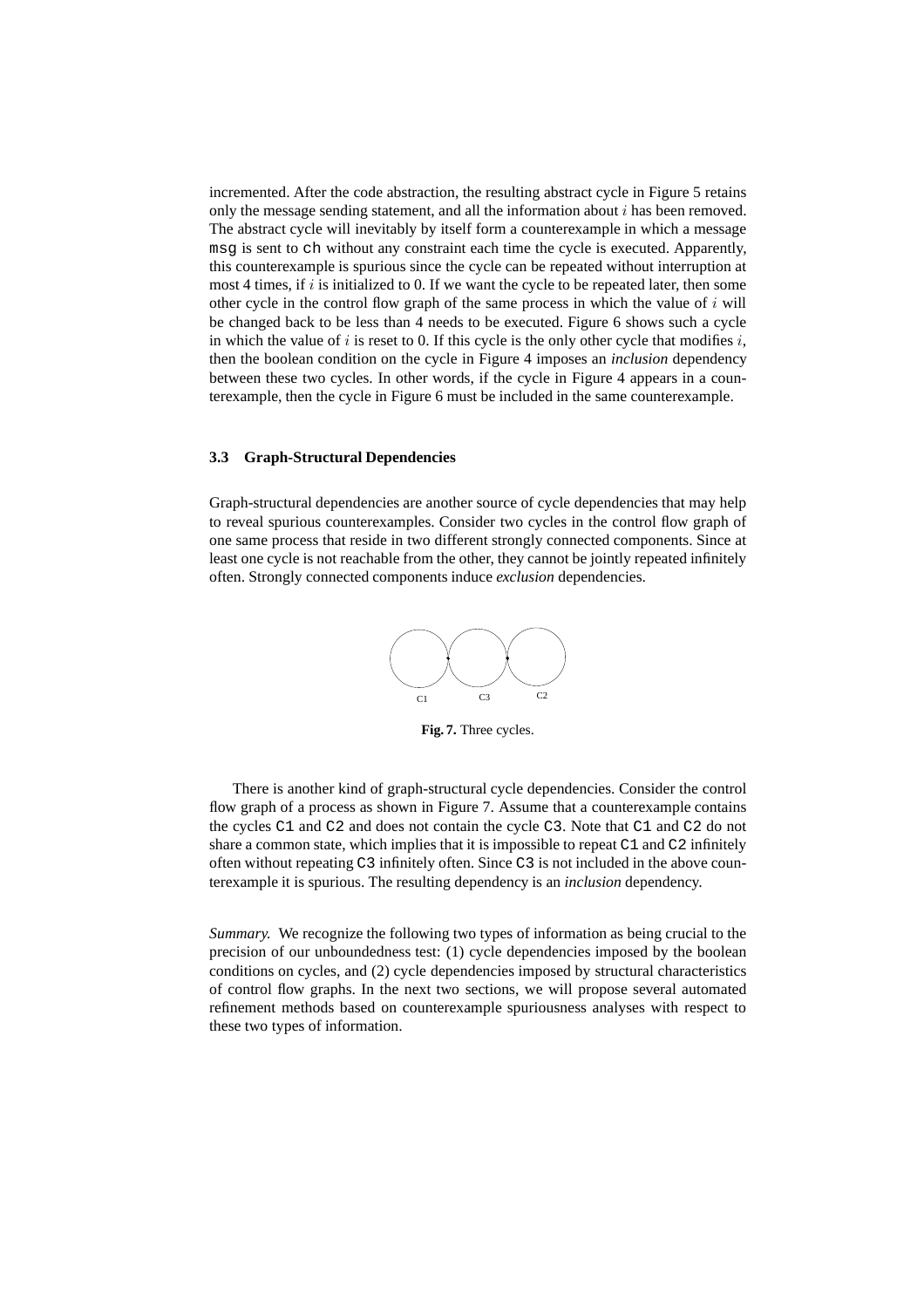## **4 Cycle Code Analysis**

It is generally impossible to precisely determine cycle inclusion dependencies. Our method is therefore incomplete and it overapproximates the actual inclusion dependencies. As a consequence, (1) a counterexample can still be spurious even if it does not violate the determined dependency, and (2) some spurious counterexamples may never be excluded.

A cycle in a control flow graph corresponds to a loop in the program code of the respective process. The task of a loop is either to continuously react to stimuli from the environment, or to perform some local information processing task. As mentioned above, we also distinguish global and local dependencies. Local dependencies are determined by cycle conditions in which all the variables are locally modified. This excludes the use of local variables to store the contents of messages since this would imply global dependencies. In this paper we will focus solely on local dependencies and leave the treatment of global dependencies for future work.

Our approximative method to determine inclusion dependencies is only applicable to loop code that follows a certain syntactic pattern:

- **–** There exists at least one branch statement or loop statement in the loop with a guarding boolean expression in which all the variables are only locally modified within the loop. We call a variable occurring in the guard of a branch statement or a loop statement a *control variable*.
- **–** The computation on control variables involves only linear expressions over integers, such as an incrementation or a decrementation. The guards of branch statements and loop statements are boolean conditions that involve only comparisons of linear expressions over control variables.

We notice that this is not overly constraining since code following this pattern is commonly used in real models. We further assume that all the program statements are sideeffect free, and that all function calls have been inlined.

#### **4.1 Constraints on Repeated Cycle Executions**

A condition statement in a cycle functions as the guard on the executability of a statement within a loop. Since program code can have nested loops, a cycle can have several condition statements that guard the loop statements at different depths. We study how the repeated executions of a cycle are constrained by each of the condition statements in the cycle.

We denote a condition statement by a boolean expression enclosed in a pair of parentheses. Consider a condition statement ( $B$ ) in a cycle C1. ( $B$ ) is executable if and only if  $B$  evaluates to true under the current valuation of variables. We are interested in determining  $max_B$ , the maximal number of times that (B) can be repeatedly executed if all variables in B are only modified within C1. If  $max_B$  exists, then we can draw the following conclusions: (1) C1 cannot be consecutively repeated more than  $max_B$  times. (2) For every  $max_B$  times that C1 is repeated, at least one of the *neighboring* cycles of C1 has to be executed. A cycle is a neighboring cycle of another cycle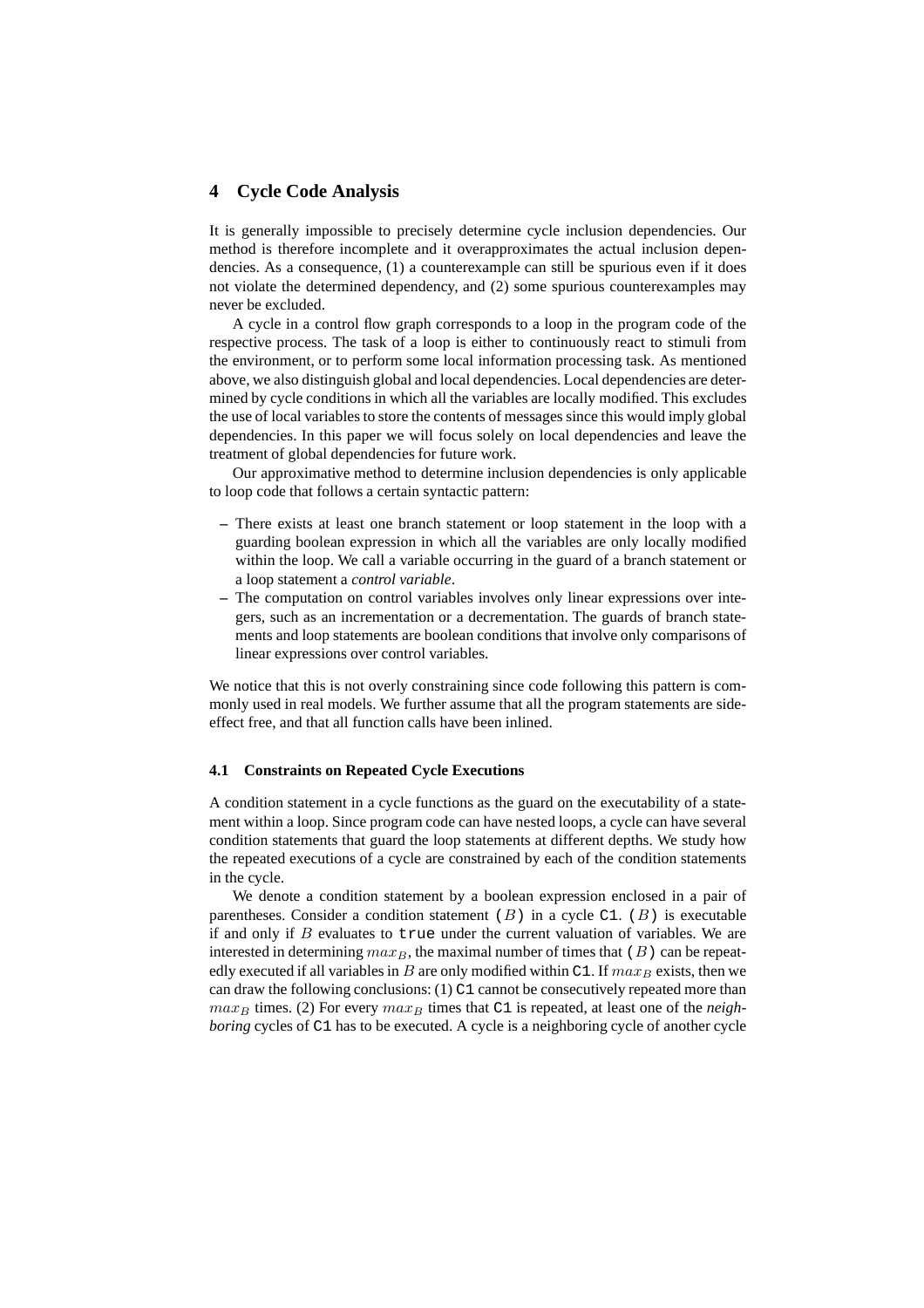if they share common states. (3) For every  $max_B$  times that C1 is repeated, at least one of the *supplementary* cycles with respect to B has to be executed. A supplementary cycle of  $C1$  with respect to  $B$  is a cycle that modifies at least one of the variables in B in a way that renders B satisfied. The conclusions  $(2)$  and  $(3)$  impose an inclusion cycle dependency that can be used to determine counterexample spuriousness and to refine the abstract system of the original model. However, it is generally impossible to precisely determine  $max_B$  and we will hence resort to computing an upper bound for  $max_B$ . It is easy to see that this is a safe approximation. For any number n, the restriction that other cycles have to be executed every  $n$  times that C1 is executed does not exclude the possibility that other cycles are executed every  $m$  times that  $C1$  is repeated for any  $m < n$ .

We notice that a boolean expression can be converted into its negation free disjunctive normal form, where each disjunct is a conjunction of one or more positive atomic propositions. Because the boolean conditions that we consider involve only comparisons of linear expressions, an atomic proposition is a linear (in)equality. In the sequel we assume that any boolean expression is given in this type of normal form.

For each disjunct d of B, we denote by  $max_{B,d}$  the maximal number of times that d is satisfied when  $(B)$  is repeatedly executed without the variables in B being modified outside C1. If we can determine  $max_{B,d}$  values, then  $max_B$  is bounded by the sum of all the  $max_{B,d}$  values. For each (in)equality l of d, we denote by  $max_{B,d,l}$  the maximal number of times that  $l$  is satisfied when  $(B)$  is repeatedly executed without the variables in  $B$  being modified outside C1. We can further reduce the computation of  $max_{B,d}$  to the computations of  $max_{B,d,l}$  values.  $max_{B,d}$  is the minimum of all the  $max_{B,d,l}$  values, because if any (in)equality l of d is not satisfied then d is not satisfied.



Consider as an example the cycle C in Figure 8.  $x_1$  and  $x_2$  are integer variables. Before C is entered,  $x_1$  is initialized with 6 and  $x_2$  is initialized with -1. During each cycle execution, the value of  $x_1$  is decremented by 2 and the value of  $x_2$  is incremented by 1. Let  $B = (x_1 > 2 - x_2) \vee (x_2 < 1), d_1 = l_1 = (x_1 > 2 - x_2)$ , and  $d_2 =$  $l_2 = (x_2 < 1)$ . It can be manually determined that  $max_{B,d_1,l_1} = 3$ ,  $max_{B,d_1} = 3$ ,  $max_{B,d_2,l_2} = 2, max_{B,d_2} = 2,$  and  $max_B = 3$ . An upper bound of  $max_B$  is 5 (3+2), which is larger than 3 because  $d_1$  and  $d_2$  can be both satisfied at same time during cycle executions. We conservatively take 5 to overapproximate the actual  $max_B$  value 3.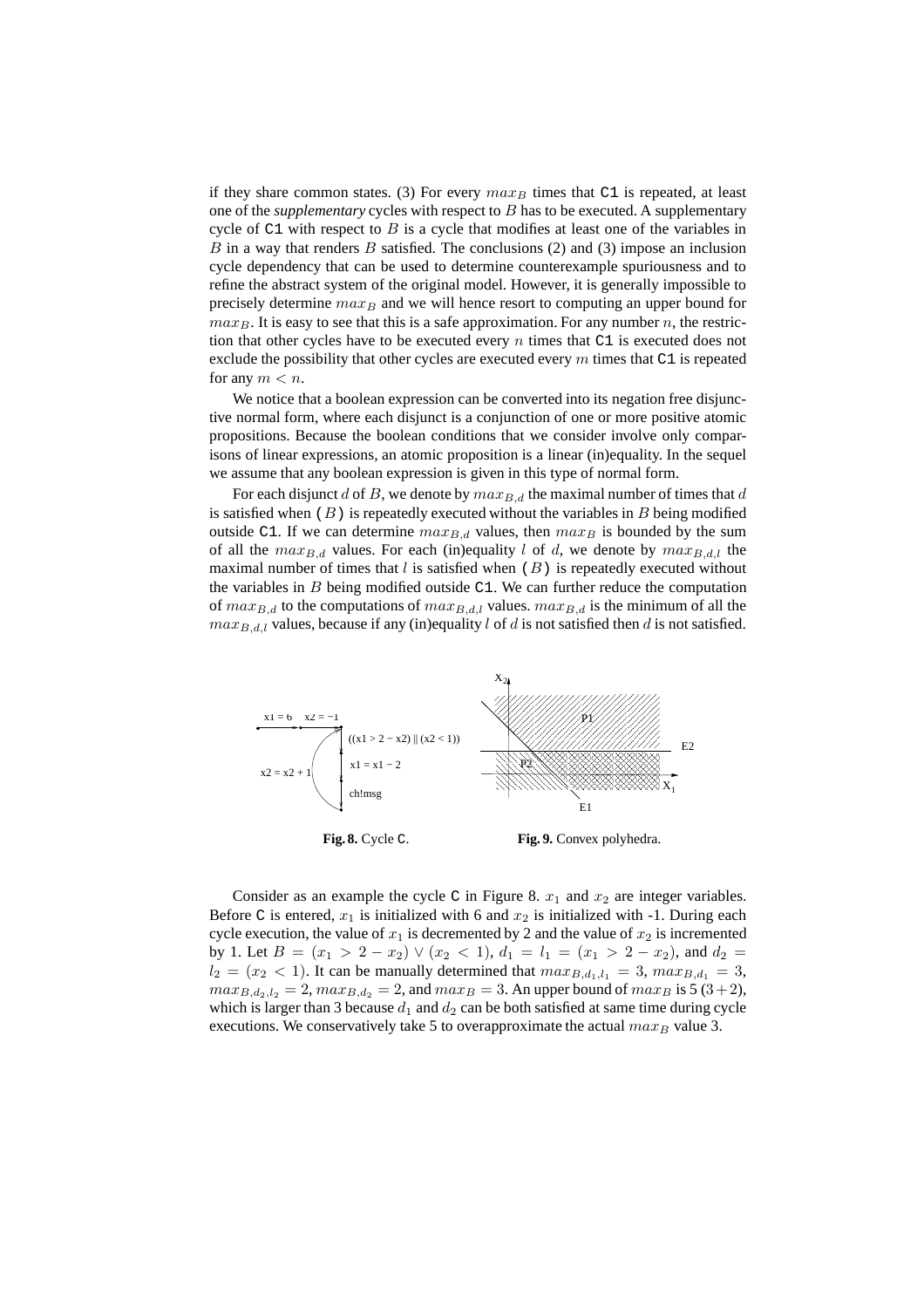Before we explain the method to compute  $max_{B,d,l}$ , we give a geometric illustration of the problem. In the example from Figure 8 each of  $B$ 's disjuncts is a system of linear (in)equalities that defines a convex polyhedron in the 2-dimensional Euclidean space as shown in Figure 9. The polyhedron P1 is defined by the disjunct  $d_1$  and the polyhedron P2 is defined by the disjunct  $d_2$ . B is the union of all the polyhedra defined by  $B$ 's disjuncts. The (in)equalities of a disjunct define the edges of the polyhedron defined by the disjunct. For instance, the edge  $E1$  is defined by the inequality  $l_1 = (x_1 > 2 - x_2)$ . E1 can be represented by the equation  $x_1 + x_2 = 2$ , in which no variables occur in the right-hand side. We call  $x_1 + x_2$  the *control expression* of  $l_1$ , and 2 the *boundary value* of  $l_1$ .

Let  $(x_1, x_2)$  denote the point defined by  $x_1$  and  $x_2$  in the Euclidean space. During repeated executions of C,  $(x_1, x_2)$  moves in the space while  $x_1$  and  $x_2$  are modified. For a disjunct d of B,  $max_{B,d}$  is the same value as the maximal number of computation steps that  $(x_1, x_2)$  can stay in the polyhedron defined by d.  $max_{BA}$  is therefore bounded if and only if the following *exiting property* is satisfied: at some point of time  $(x_1, x_2)$  will exit the polyhedron and never return. In the sequel we show a sufficient but not necessary condition of the exiting property.

During repeated execution of C we obtain a sequence of vectors  $(x_1^0, x_2^0), (x_1^1, x_2^1),$ ... that denotes the values of  $x_1$  and  $x_2$  at the end of each execution of C. Given an edge E of a polyhedron P, we assume that E is defined by an (in)equality l. Let  $ce(l)$  denote the control expression of l and  $bv(l)$  denote the boundary value of l. Let  $ce(l)^{i}$  denote the value of  $ce(l)$  when  $x_1 = x_1^i$  and  $x_2 = x_2^i$ , where i is a nonnegative integer. Assume that the sequence  $ce(l)^0$ ,  $ce(l)^1$ , ... is either strictly increasing or strictly decreasing, i.e.,  $ce(l)$  is modified monotonically. Let  $d^i = |ce(l)^i - bv(l)|$  denote the distance between  $ce(l)^{i}$  and the boundary value of l. If the sequence  $d^{0}$ ,  $d^{1}$ , ... is strictly decreasing, then the point  $(x_1, x_2)$  is always moving closer to the edge E. Furthermore, the sequence  $d^0$ ,  $d^1$ , ... must be finite. The sequence  $(x_1^0, x_2^0)$ ,  $(x_1^1, x_2^1)$ , ... is then also finite, which implies that  $(x_1, x_2)$  can only stay in P for a finite number of computation steps. Note that  $max_{B,d_1,l_1}$  is identical to the length of the sequence of distances  $d^i$ . We conclude that under the above assumption the exiting property holds for P and we call E an *exit border* of P. Obviously, both E1 and E2 are exit borders of the respective polyhedron. The existence of an exit border is a sufficient condition for the exiting property to hold.

#### **4.2** Computing  $max_{B,d,l}$  Values

Given a cycle C1, let (B) denote one of the condition statements in C1, d a disjunct of B and l an (in)equality of d. We now address the question how to compute  $max_{B,d,l}$ .

Remember that  $l$  defines an edge  $E$  of the polyhedron that  $d$  defines.  $E$  can be represented as the equation  $ce(l) = bv(l)$ . In case that  $ce(l) = bv(l)$  is an exit border, an upper bound of the maximal number of computation steps that are needed for the value of  $ce(l)$  to reach  $bv(l)$  can be determined, (1) if we can determine the possible differences of the runtime values of  $ce(l)$ , i.e., the step values of  $ce(l)$ , before and after each execution of C1, and (2) if we can determine the initial values of  $ce(l)$  before C1 is entered and therefore the longest distance to the boundary value. We determine whether  $ce(l) = bv(l)$  is an exit border by determining and analyzing the step values of  $ce(l)$ .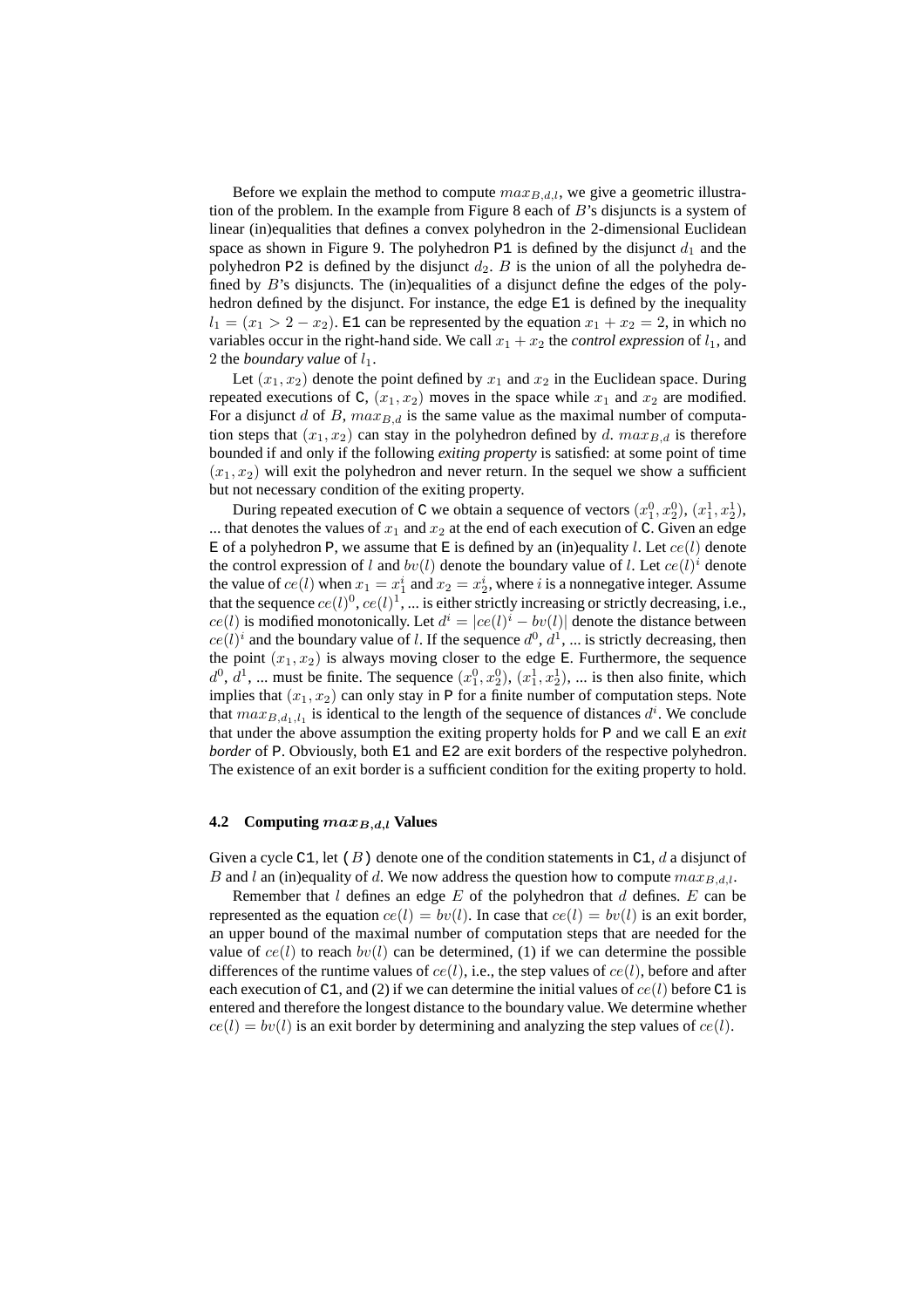*Determining Step Values.* The cycle code imposes a relation constraining the values of variables before and after an execution of the cycle. Determining bounds for the step values of the control expression  $ce(l)$  can be seen as an optimization problem. We generate a set of ILP problems from the cycle code, whose constraints reflect how the runtime values of variables are changed and constrained by the cycle code. The objective functions of these ILP problems are either the maximum or the minimum of the step values of  $ce(l)$ . The generation of the constraints of an ILP problem for determining step values involves the transformation of each program statement in the cycle code into one or more (in)equations. Since not all the statements in the cycle code are relevant to the computation on the control variables in  $l$ , we compute a slice [12] of the cycle code with the slice criterion being  $\langle (B), \bar{x} \rangle$ , where  $\bar{x}$  are all the variables in l. Since we have the assumption that all the program statements are side-effect free, the transformation of program statements is straightforward. As an example, the assignment statement x  $\therefore$   $\mathbf{x}$  + 1 is transformed to the equation  $x_{i+1} = x_i + 1$ . The variable  $x_i$  denotes the runtime value of the variable  $x$  before the execution of the assignment, and the variable  $x_{i+1}$  denotes the runtime value of x after the execution. When a receive statement is executed, a variable  $x$  in the statement receives a random value that depends on the content of the received message. In the corresponding equation, we must represent the new value of  $x$  by a newly introduced variable. Moreover, when an array member is affected by an assignment statement or a receive statement, we take the conservative assumption that any member of the array may be affected.

| $max: x1 1 + x2 1 - x1 0 - x2 0$                                    | min: $x1$ 1 + $x2$ 1 - $x1$ 0 - $x2$ 0;                             |
|---------------------------------------------------------------------|---------------------------------------------------------------------|
| $x1 \t0 > 2 - x2 \t0$<br>$x1 1 = x1 0 - 2i$<br>$x2$ 1 = $x2$ 0 + 1; | $x1 \t0 > 2 - x2 \t0$<br>$x1 1 = x1 0 - 2i$<br>$x2$ 1 = $x2$ 0 + 1; |
|                                                                     |                                                                     |
| $max: x1_1 + x2_1 - x1_0 - x2_0$                                    | min: $x1$ 1 + $x2$ 1 - $x1$ 0 - $x2$ 0;                             |

**Fig. 10.** The generated integer programming problems.

Consider the example in Figure 8. The cycle code is abstracted into the four ILP problems in Figure 10 for determining step values for the control expression  $x_1 + x_2$  of the inequality  $x_1 > 2-x_2$ . The top two ILP problems are used to determine the bounds on step values under the condition  $(x_1 > 2 - x_2)$  as the first disjunct of the guard  $(x_1 > 2 - x_2) \vee (x_2 < 1)$ , while the other two ILP problems are used to determine the bounds under the condition  $(x_2 < 1)$  as the second disjunct of the same guard.

*Analyzing Step Values.* The solutions to the objective functions of the ILP problems for determining the step values of  $ce(l)$  set an upper bound and a lower bound on the actual step values. If the two bounds have different signs, then the value of  $ce(l)$  may not be modified monotonically. If one of the two determined bounds is 0, then the value of  $ce(l)$  may be unchanged forever. In these two cases, we fail to determine whether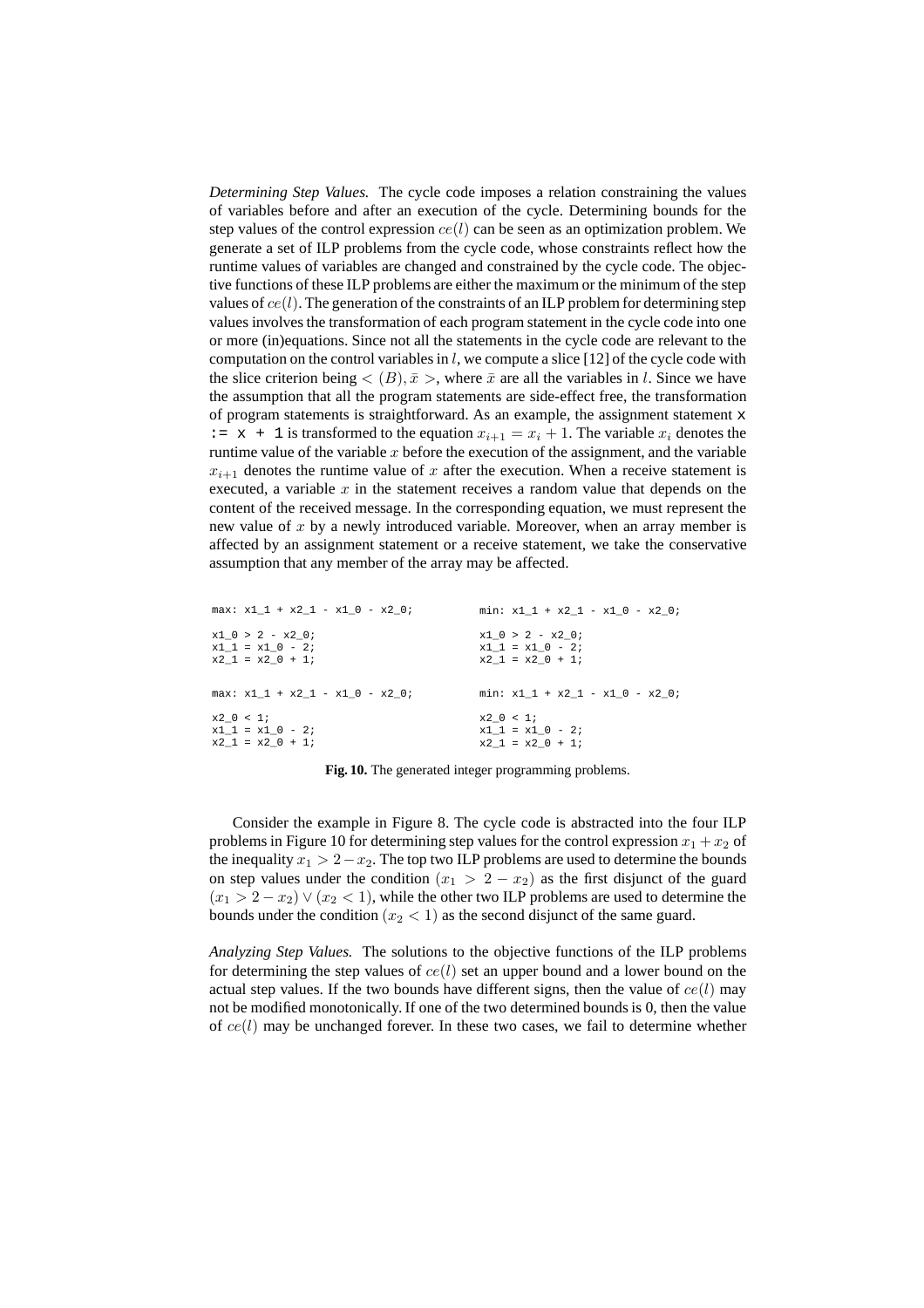$ce(l) = bv(l)$  is an exit border, and conservatively set  $max_{B,d,l}$  to be unbounded. If the upper bound and the lower bound are both positive, then the value of  $ce(l)$  is always increased. We conservatively take the lower bound as the constant step value of  $ce(l)$ that denotes the slowest move of  $ce(l)$ . Similarly, if the upper bound and the lower bound are both negative, then we take the upper bound to be the constant step value. For the ILP problems in Figure 10, all the solutions are -1, which is then both the upper bound and the lower bound determined for the step values of the control expression  $x_1 + x_2$ . The constant step value determined for  $x_1 + x_2$  is then -1.

Let  $op(l)$  denote the *comparison operator* in *l*. We determine whether  $ce(l) = bv(l)$ is an exit border according to  $op(l)$  and the determined constant step value of  $ce(l)$ . If  $op(l)$  is =, then  $ce(l) = bv(l)$  is an exit border whatever the constant step value is, because any nonzero step value annuls the satisfaction of  $l$ . In this case we directly set  $max_{B,d,l}$  to 1. Let  $\bar{x}$  be the vector of the variables in B. If the constant step value of  $ce(l)$  is positive, and if  $op$  is  $\lt$  or  $\leq$ , then in the polyhedron defined by d the point defined by  $\bar{x}$  is moving closer to the edge  $ce(l) = bv(l)$ .  $ce(l) = bv(l)$  is then an exit border. Similarly, if the constant step value is negative, then  $ce(l) = bv(l)$  is an exit border when  $op$  is  $>$  or  $\geq$ . In all other cases,  $ce(l) = bv(l)$  is not an exit border and we set  $max_{b,d,l}$  to be unbounded. In the example in Figure 8, we have determined the constant step value of  $x_1 + x_2$  to be -1. The comparison operator of the corresponding inequality is  $\geq$ . The edge  $x_1 + x_2 = 2$  is therefore an exit border.

*Determining Initial Values.* If we determine  $ce(l) = bv(l)$  to be an exit border, and if  $op(l)$  is not =, then we need to determine the initial values of  $ce(l)$  in order to know the longest distance from the initial values of  $ce(l)$  to the boundary value. We use a simple solution that employs backward depth first searches to check each acyclic path leading to one of the entry locations of  $C1$  whether  $ce(l)$  receives a constant value on that path before C1 is entered. Our solution to determining initial values is certainly incomplete, but also more efficient than other approaches, such as interval analysis [4]. This is because our solution does not require the analysis of the whole control flow graph of the respective process. An interval analysis will cost even more when any variable in  $ce(l)$  is affected somewhere outside C1 by a received message sent from some other process. The sending process of that message has then to be analyzed even if the receiving of the message will not affect the initial value of  $ce(l)$ . On the other hand, we will show later that, even in the absence of the determined initial values of  $ce(l)$ , we may still be able to determine an inclusion dependency.

*Computing*  $max_{B,d,l}$ . Let *step* denote the determined constant step value of  $ce(l)$  and distance the longest distance between  $ce(l)$  and  $bv(l)$ .  $\lceil·\rceil$  is the ceiling function that returns the smallest integer greater than the input real number.  $[distance/step]$  sets an upper bound on  $max_{B,d,l}$  that is used to safely approximate the actual  $max_{B,d,l}$  value. In the example in Figure 8, we determine  $max_{(x_1>2-x_2)\vee(x_2<1),x_1>2-x_2,x_1>2-x_2}$  as follows. The initial value of  $x_1 + x_2$  is 5.  $step = -1$  and  $distance = 2 - 5 = -3$ . The determined upper bound is then  $3(-3 \div -1)$ .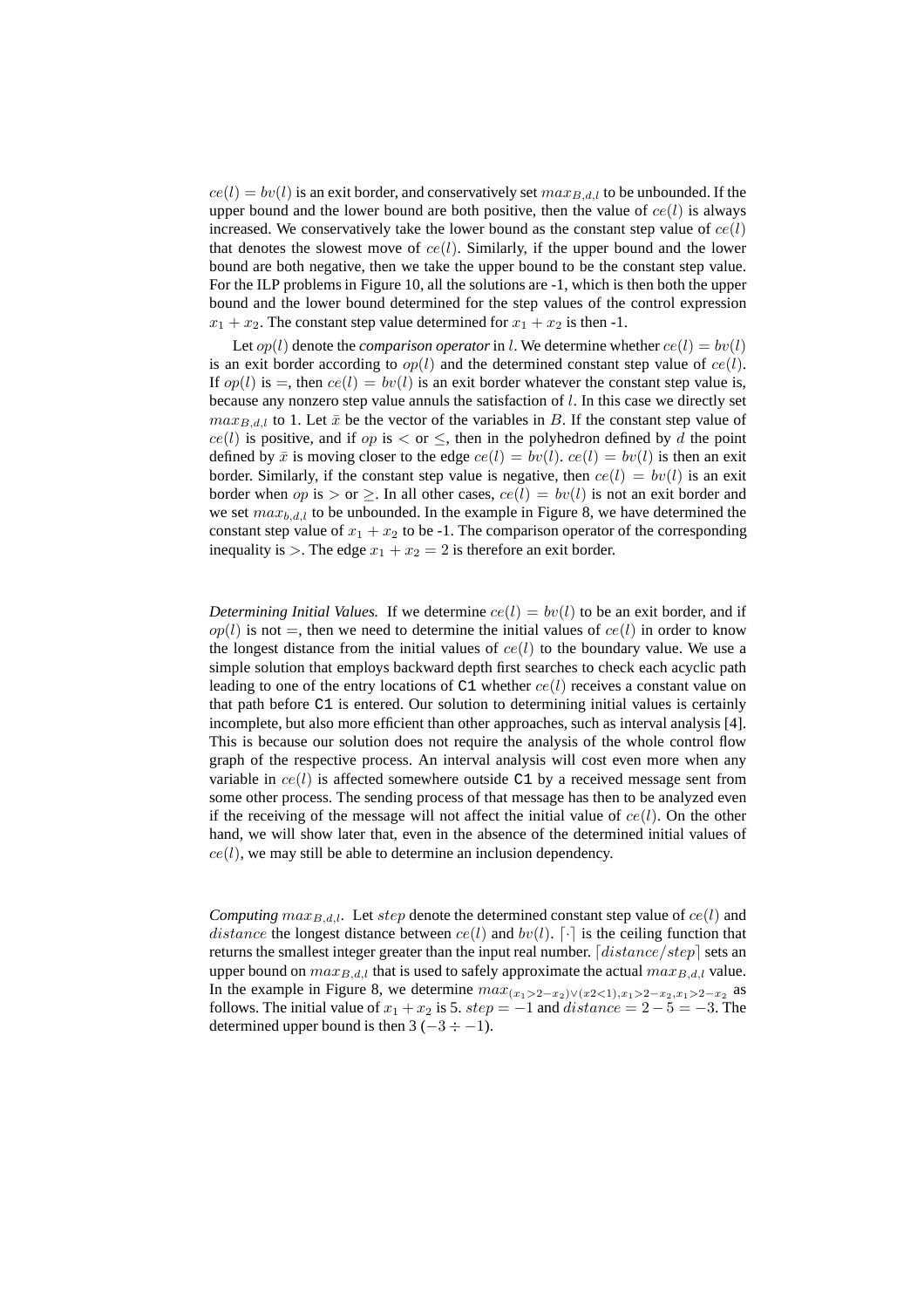#### **4.3 Abstraction Refinement**

For a condition statement ( $B$ ) in a cycle C1, if we can determine an approximative  $max_B$  value, then we know that one of the neighboring cycles of C1 and one of the supplementary cycles of C1 with respect to B have to be executed every  $max_B$  times C1 is executed. A counterexample containing C1 is determined to be spurious, if (1) no neighboring cycle of C1 is included in the counterexample, or if (2) no supplementary cycle of  $C1$  with respect to  $B$  is included in the counterexample.

However, it is generally impossible to determine the exact set of supplementary cycles with respect to  $B$ , since it is generally impossible to determine whether the execution of a cycle has the effect to render  $B$  satisfied. A simple overapproximation is to consider a cycle a supplementary cycle if it resides in the same process as C1 and if it modifies at least one of the variables in B.

*Refinement with*  $max_B$ *.* We use  $max_B$ , the set of neighboring cycles, and the set of supplementary cycles to refine the abstract system of the original model. We first add to the boundedness test ILP problem one additional constraint which enforces that every  $max_B$  times that C1 is executed least one of its neighbors will be executed. Assume that the set of neighboring cycles of  $C1$  is  $NC$ . The added constraint is:  $c_1 \leq max_B \times \sum_{C_i \in NC} c_i$ , where  $c_1$  is the variable corresponding to C1 and  $c_i$  is the variable corresponding to  $C_i$ . A similar constraint is added to the boundedness test ILP problem. It requires at least one supplementary cycle to be executed each  $max_B$ times C1 is executed.

*Refinement without*  $max_B$ . Let  $\bar{x}$  denote the vector of the variables in B. If all disjuncts of  $B$  contain an (in)equality that defines an exit border, then we know that the number of computation steps for which the point defined by  $\bar{x}$  can stay in the polyhedron of each disjunct is always finite. In this case, even if  $max_B$  cannot be determined, we can still determine an inclusion dependency. After a finite but unknown number of times C1 is executed, C1 will be exited, and one of its neighboring cycles as well as one of its supplementary cycles have to be executed. Let  $SC$  be the set of supplementary cycles of C1 with respect to B. In the refinement without  $max_B$ , the boundedness test ILP problem is replaced by two ILP problems, each augmenting the original ILP problem with one of the following constraints: (1)  $c_1 = 0$ , or (2)  $c_1 > 0 \land \sum_{C_i \in NC} c_i >$  $0 \wedge \sum_{C_i \in SC} c_i > 0$ , where  $c_1$  is the variable corresponding to C1 and  $c_i$  is the variable corresponding to  $C_i$ . These two constraints stipulate that (1) either  $C1$  is not repeated infinitely often, or (2) at least one of the neighboring cycles and at least one of the supplementary cycles have to be repeated infinitely often. The two newly generated ILP problems partition the behavior of the refined abstract system into two disjoint subsets. The original model can be determined to be bounded if both of the two ILP problems are infeasible.

During experiments we found that this approximative way of determining supplementary cycles is rather coarse for some models in that it prevents many spurious counterexamples from being excluded. Consider the cycle in Figure 8. After the condition  $(x_1 > 2 - x_2) \vee (x_2 < 1)$  is not satisfied and C is exited, assume that some supplementary cycles are going to be executed to make the condition satisfied again. Assume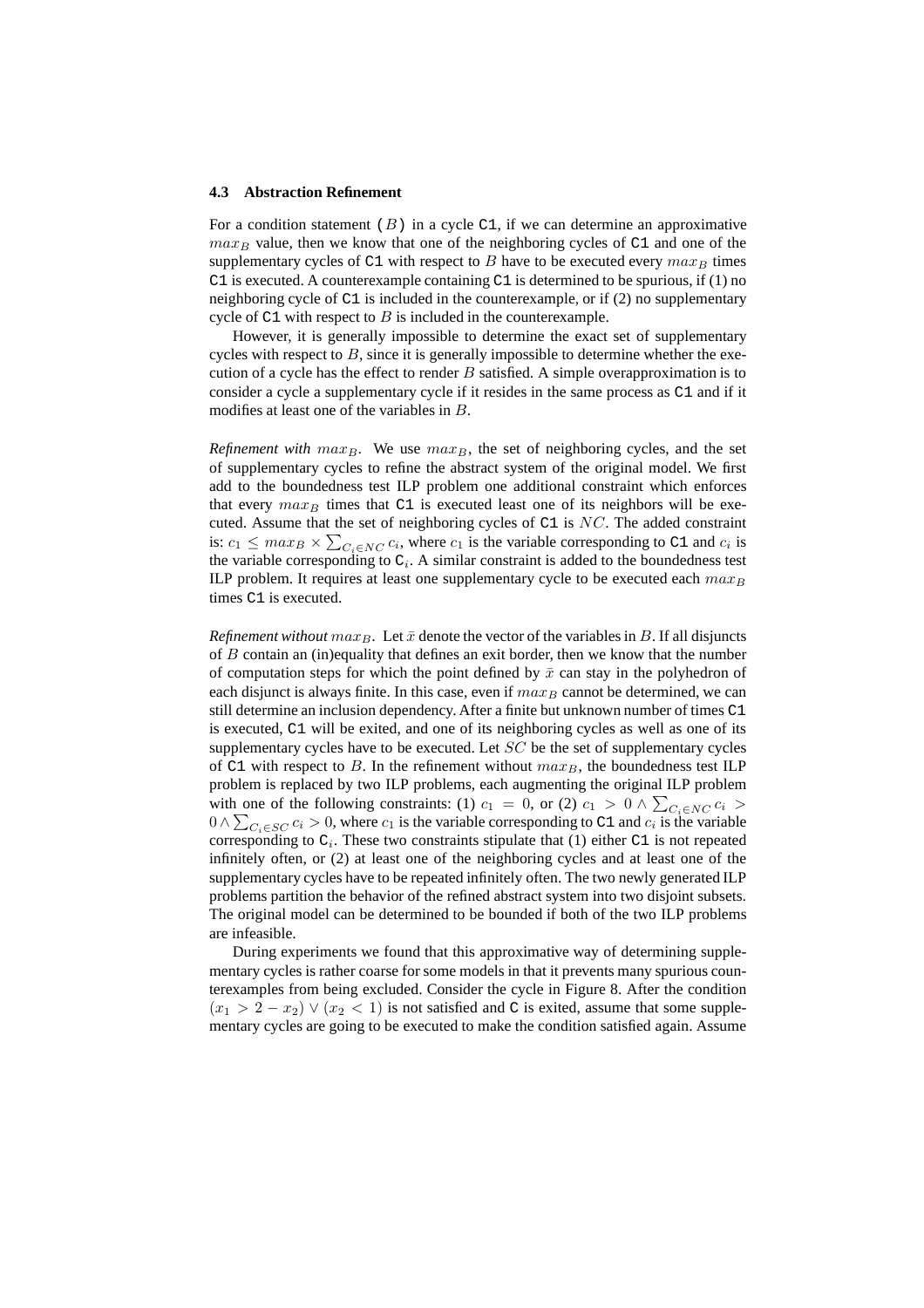a neighboring cycle C' of C, in which no message is sent or received. If each execution of C' decreases the value of  $x_1$  and increases the value of  $x_2$ , then C' has the same effect on  $x_1$  and  $x_2$  as C does. In particular, it cannot render  $(x_1 > 2 - x_2) \vee (x_2 < 1)$ satisfied. However,  $C'$  is regarded a supplementary cycle of C. The refinement of the abstract system with the determined set of supplementary cycles including C' does not exclude the spurious counterexample consisting of C and C'.

We adopt a finer solution if, for every (in)equality l in  $B$ ,  $ce(l)$  is modified monotonically within C1. In this case, we regard a cycle C2 a supplementary cycle with respect to B, if C2 satisfies the following condition. There exists an (in)equality l in B that defines an exit border. The value of  $ce(l)$  is increased within C2 if it is decreased within C1. The value of  $ce(l)$  is decreased within C2 if it is increased within C1. This solution is more expensive since it involves code analysis for each cycle that modifies one or more variables in B, but is more precise in determining spuriousness.

# **5 Graph-Structural Dependency Analysis**

In this section we consider two types of cycle dependencies, namely those imposed by strongly connected components and those imposed by direct connectedness of cycles, and propose appropriate abstraction refinements.

Given a counterexample in which two cycles in one same process do not share common states, some other cycles in the same process have to be included in the counterexample to "bridge" them. We introduce the concept of *self-connected cycle set*. A set of cycles is self-connected if any two cycles in the set are reachable from each other by traversing through only the cycles in the set. A counterexample is spurious if, for some process P, the set of all the cycles of P in the counterexample is not self-connected.

We propose the following refinement. Given a counterexample, if there are two cycles  $C1$  and  $C2$  of one same process P in the counterexample that are not reachable from each other by traversing through only the cycles in the counterexample, then we determine all the self-connected sets of cycles of P that contain both C1 and C2. If no such set exists, then C1 and C2 are in different strongly connected components. Let  $c_1$  be the variable corresponding to C1 and  $c_2$  be the variable corresponding to C2. We replace the boundedness test ILP problem with three ILP problems, each of which augments the original ILP problem with one of the following three constraints: (1)  $c_1 = 0 \land c_2 = 0$ ; (2)  $c_1 = 0 \land c_2 > 0$ ; (3)  $c_1 > 0 \land c_2 = 0$ . These three constraints prevent C1 and C2 from being both repeated infinitely often.





**Fig. 11.** A control-flow graph. **Fig. 12.** A control-flow graph.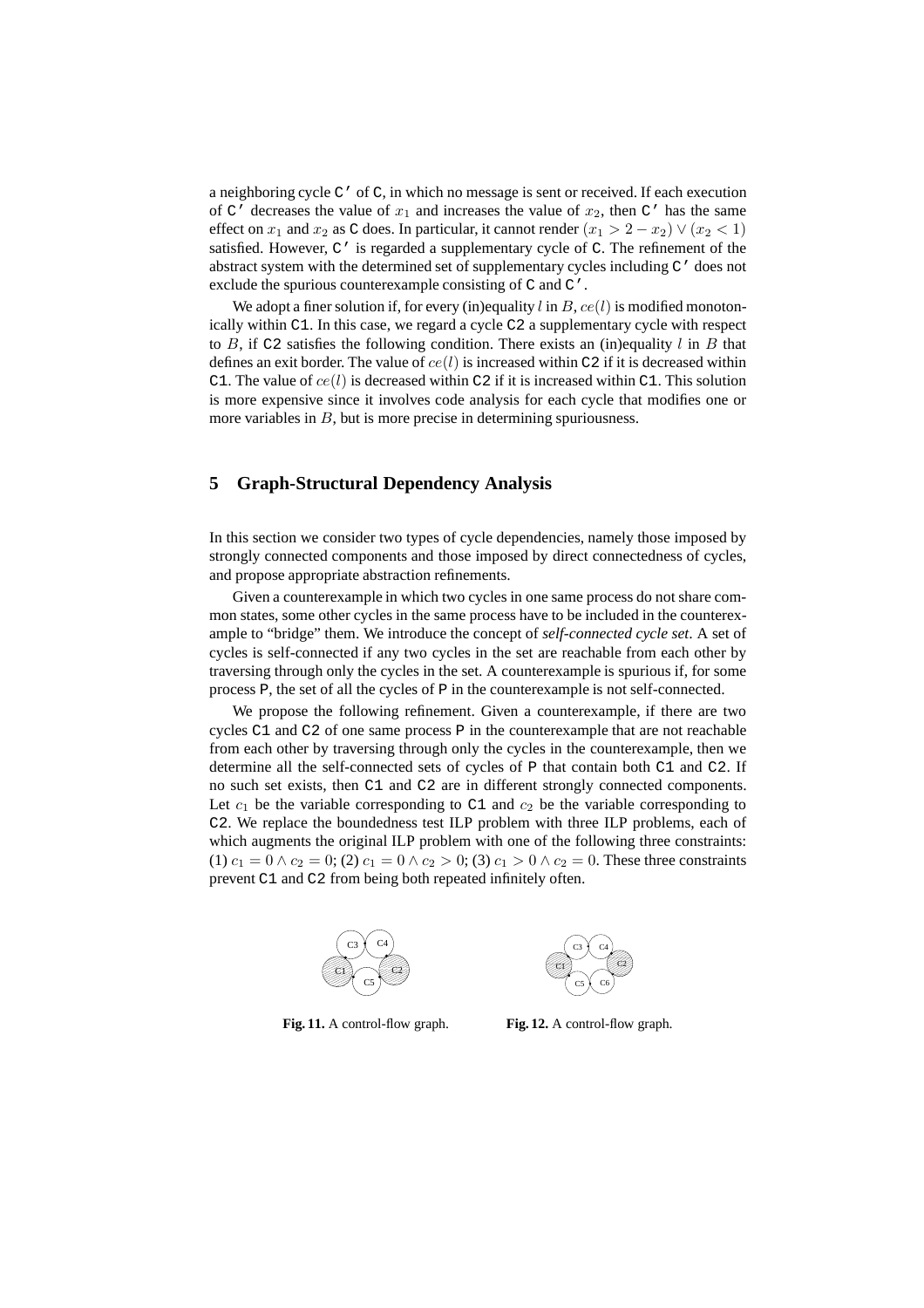If there exists at least one self-connected set of cycles containing both C1 and C2, then C1 and C2 are in the same strongly connected component. Let  $n$  denote the number of determined self-connected cycle sets. To refine the abstract system, we generate  $n+3$ new ILP problems to replace the original boundedness test ILP problem. Three of them are the same ILP problems as generated in case C1 and C2 belong to different strongly connected components. The other  $n$  ILP problems stipulate that, if  $C1$  and  $C2$  are both repeated infinitely often, then all the cycles in one of the determined self-connected cycle sets have to be repeated infinitely often. For each determined self-connected cycle set  $S_i$  ( $1 \le i \le n$ ), a new ILP problem is generated by augmenting the original ILP problem with the following constraint:  $c_1 > 0 \land c_2 > 0 \land \bigwedge_{C \in S_i} c > 0$ , where c is the variable corresponding to the cycle C. As an example, we assume that the controlflow graph of  $P$  is the same as shown in Figure 11. All the self-connected sets of cycles containing C1 and C2 are  $S_1 = \{C1, C3, C4, C2\}$  and  $S_2 = \{C1, C5, C2\}$ . Let  $c_i$  $(3 \le i \le 5)$  denote the variable corresponding to the cycle Ci. Each of the 5 newly generated ILP problems has one of the following constraints:  $(1)c_1 = 0 \wedge c_2 = 0$ ; (2)  $c_1 = 0 \land c_2 > 0$ ; (3)  $c_1 > 0 \land c_2 = 0$ ; (4)  $c_1 > 0 \land c_2 > 0 \land c_3 > 0 \land c_4 > 0$ ; (5)  $c_1 > 0 \wedge c_2 > 0 \wedge c_5 > 0.$ 

A caveat of this method is that the number of newly generated ILP problems can be exponential in the number of the cycles of P. We propose an alternative method that only generates 4 ILP problems each time the abstract system is refined. Consider the control-flow graph in Figure 11. To reach C2 from C1, one of the neighboring cycles of C1 must be entered. Similarly, one of the neighboring cycles of C2 must be entered in order to reach C1 from C2. Instead of generating the two ILP problems corresponding to the two self-connected cycle sets containing C1 and C2, we can build only one ILP problem by augmenting the original boundedness test ILP problem with the following constraint:  $c_1 > 0 \wedge c_2 > 0 \wedge c_3 + c_5 > 0 \wedge c_4 + c_5 > 0$ . To generalize this idea we assume that two cycles C and C' in a counterexample are not reachable from each other by traversing only the cycles in the counterexample. We compute a sequence of pairs of cycle sets:  $\langle N_C^0, N_{C'}^0 \rangle, \langle N_C^1, N_{C'}^1 \rangle, ..., \langle N_C^n, N_{C'}^n \rangle, N_C^0$  is the set of neighboring cycles of C.  $N_C^{i+1}$  contains all the cycles that neighbor some cycle in  $N_C^i$  and that are not in any  $N_C^j$  if  $j \leq i$ .  $N_{C'}^i$ 's ( $0 \leq i \leq n$ ) are defined likewise. The computation of the sequence  $\langle N_C^0, N_{C'}^0 \rangle$ , ...,  $\langle N_C^n, N_{C'}^n \rangle$  terminates if, for some number *n*, either (1)  $N_C^n$  or  $N_{C'}^n$  is empty, or (2) there is a cycle in  $N_C^n$  and a cycle in  $N_C^n$  such that these two cycles are neighbors. If the first condition is true, then C and C' must be in different strongly connected components. The treatment in this case is the same as in the previous refinement method. If the second condition is true, then we know that, to reach C  $'$  from C, one cycle from each set in the sequence  $N_C^0, N_C^1, ..., N_C^n$ ,  $N_C^n$ ,  $N_{C'}^{n-1}$ , ...,  $N_{C'}^0$  has to be entered. A similar requirement is for reaching C from C'. To refine the abstract system, we replace the boundedness test ILP problem with 4 newly generated ILP problems. Three of them augment the original ILP problems with the constraints that prevent  $C$  and  $C'$  from being both repeated infinitely often. The last ILP problem augments the original ILP problem with the constraint which stipulates that, if C and C' are both repeated infinitely often, then at least one cycle from each set in the sequence  $N_C^0$ ,  $N_C^n$ , ...,  $N_{C'}^1$ , ...,  $N_{C'}^n$  has to be also repeated infinitely often. Note that, although this method generates fewer ILP problems, it is coarser in that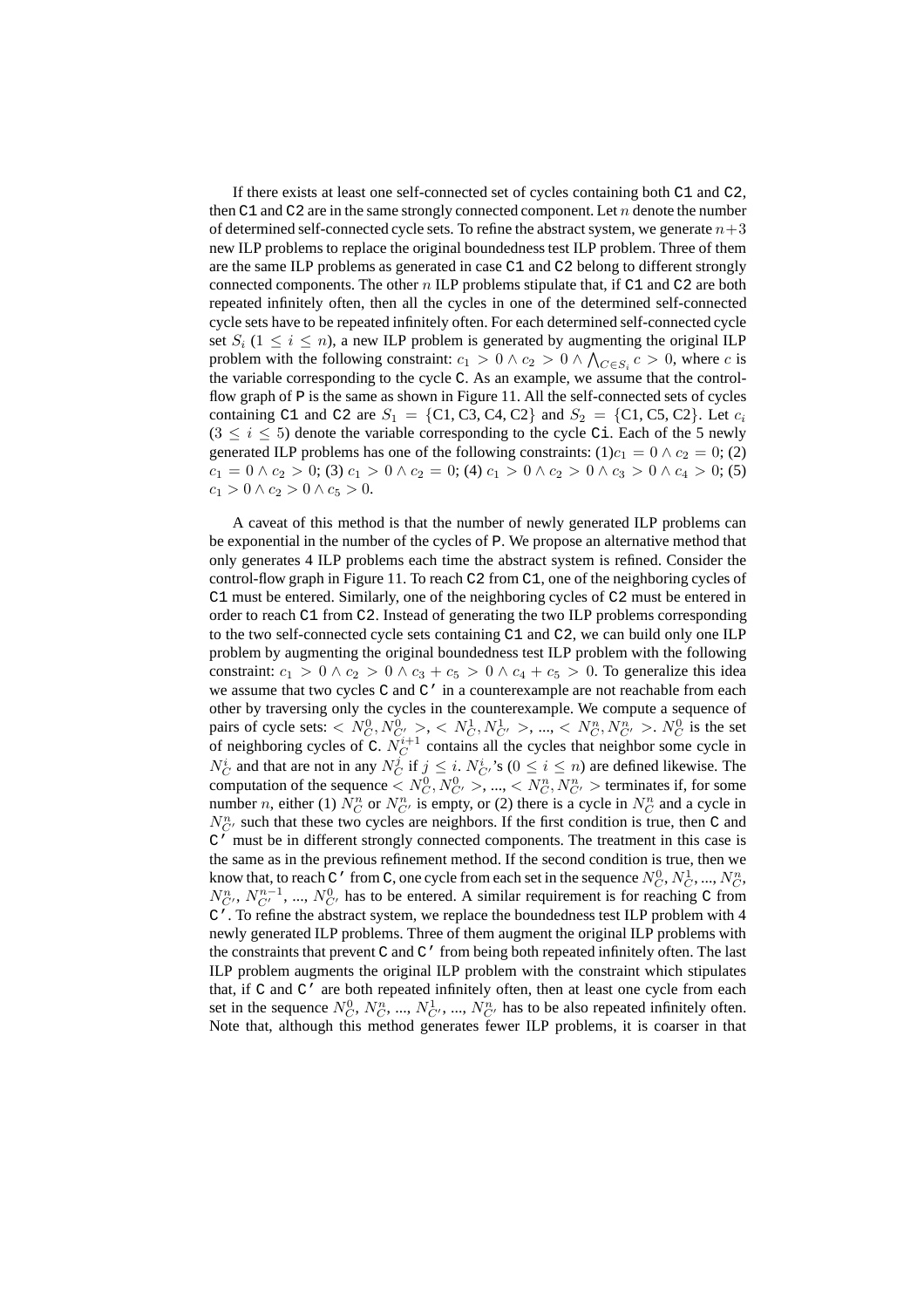some spurious counterexample may not be excluded. Consider the control flow graph in Figure 12. Let  $c_i$  ( $1 \le i \le 6$ ) be the variable corresponding to the cycle Ci. If a counterexample contains C1 and C2 and does not contain any of other cycles in the same control flow graph, then a constraint is added to one of the newly generated ILP problems as following:  $c_1 > 0 \wedge c_2 > 0 \wedge c_3 + c_5 > 0 \wedge c_4 + c_6 > 0$ . This constraint cannot exclude a potentially spurious counterexample that contains C1. C2, C3, C6, and not others in the same control flow graph.

# **6 Complexity**

It is an undecidable problem to determine whether a counterexample generated in the boundedness test is spurious or not. The proposed refinement method in this paper is incomplete, and inevitably has a high theoretical complexity due to the following facts. (1) The number of generated ILP problems for determining the step values of a control expression is exponential both in the size of the respective cycle and in the size of the guard boolean expression of each condition statement in the cycle. (2) Solving an ILP problem is NP-complete.

Despite a high theoretical complexity, the proposed refinement method is efficient in practice. The reasons are the following. (1) A cycle usually has a small portion relevant to the computation of the control variables. (2) A guard boolean expression of a condition statement is usually not complex such that its negation free disjunctive normal form contains only a small number of disjuncts. (3) A generated ILP problem for determining step values is usually very small.

## **7 Experimental Results**

We implemented the spuriousness determination and counterexample refinement methods that we propose in the IBOC system . We report the experimental results of analyzing the following models using IBOC on a Pentium IV 3.20GHz machine with 2GB memory: the *Sort* model included in the SPIN [6] 4.22 distribution package, a model of the *General Inter-ORB Protocol* (GIOP) [7], and a model of the *Model View and Concurrency Control Protocol* (MVCC) [11].

The *sort* model consists of 8 running processes that collaboratively sort 7 numbers by exchanging messages through 7 buffers. IBOC used 0.718 second to report a counterexample. The counterexample consists of only one cycle from the Left process that sends one of the 7 numbers to be sorted to the buffer  $q[0]$  in their initial order each time the cycle is executed. The cycle is guarded by the condition *counter*  $\lt 7$  in which the variable counter receives the value 0 before the cycle is entered. Each execution of the cycle increments counter by 1. IBOC used another 0.688 second to determine that the cycle cannot be repeated consecutively more than 7 times, and that the cycle has neither neighboring cycles nor supplementary cycles to modify counter. IBOC therefore determined the counterexample to be spurious, and excluded the cycle from the abstract system. IBOC found no more counterexamples. The *sort* model was determined to be bounded.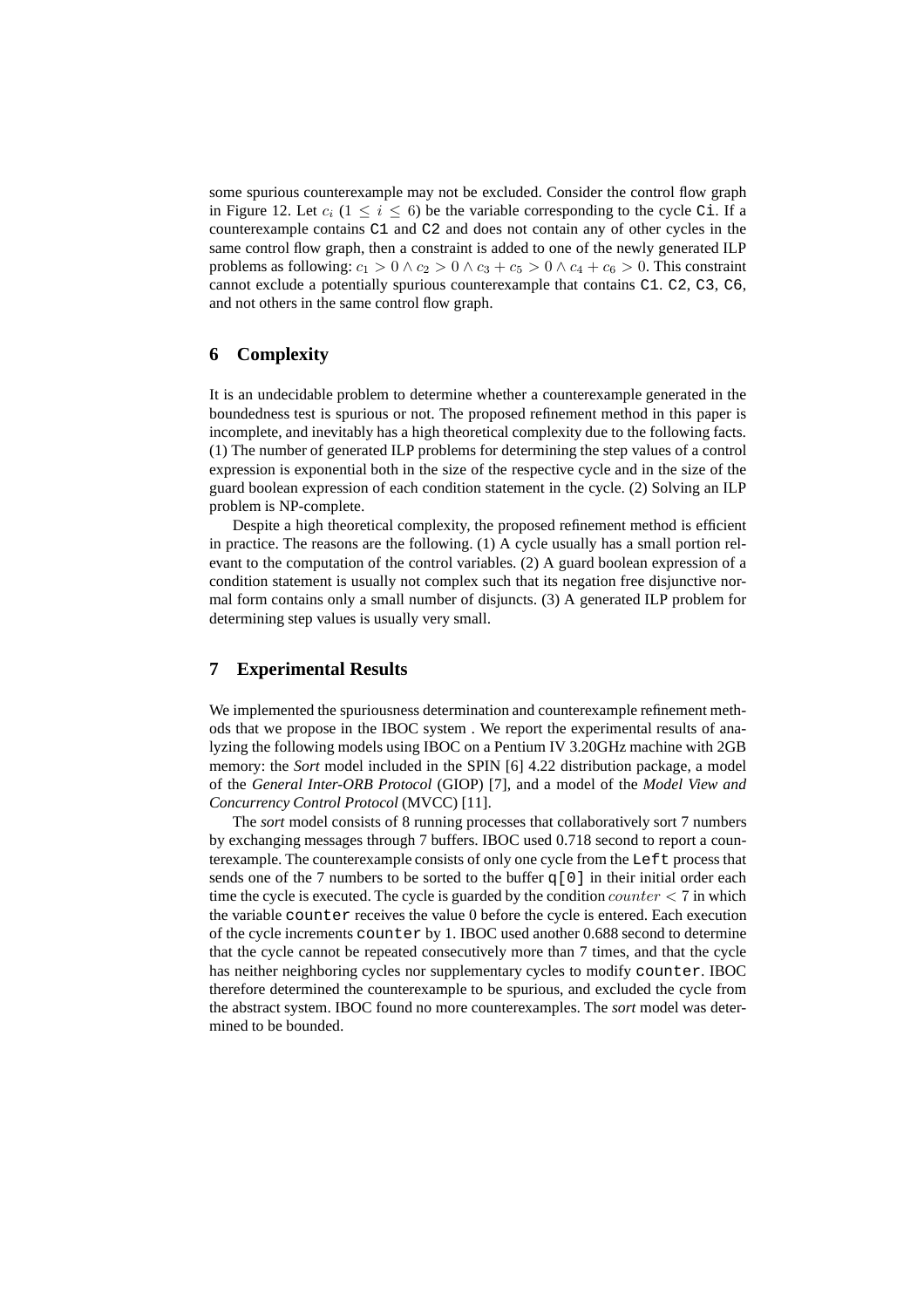The GIOP protocol supports message exchange and server object migration between object request brokers (ORBs) in the CORBA architecture. The Promela implementation [7] that we took is a real life model with considerable size and complexity. IBOC reported 5 counterexamples within 14.015 seconds. The first counterexample was determined to be spurious. IBOC failed to determine spuriousness for the second, the third, and the fourth counterexample because there is a cycle in each of them guarded by a boolean condition that involves a variable used to store the content of received messages. These conditions induce global cycle dependencies, which the proposed refinement method in this paper cannot handle. The last reported counterexample was manually determined to be spurious. The reason that IBOC failed on it is the following. When IBOC determines a cycle to be supplementary to an analyzed cycle, it does not consider how many times the supplementary cycle has to be executed in order to enable the analyzed cycle. However, considering such information may lead to an exponential number of new boundedness test ILP problems to be generated with respect to the number of supplementary cycles. Each of the ILP problems corresponds to one potential combinatory effect of supplementary cycles.

The MVCC protocol is one of the underlying protocols of the *Clock* toolkit [5] for the development of groupware applications. It supports multi-user server-client communication and the synchronization of concurrent updates of information. We took the Promela implementation in Appendix A of [11] that allows 2 clients. The model consists of 8 concurrently running processes. IBOC visited 70 states and 83 transitions in the state machines of the processes, and constructed 46 simple cycles and identified 16 types of messages. Within 4.281 seconds, IBOC found 4 counterexamples and determined the first 3 of them to be spurious. The last counterexample contains only one cycle in a User process (as a client) that sends a message without any constraints. It is a real counterexample.

### **8 Conclusion**

In this paper we have presented abstraction refinement techniques for an incomplete communication channel boundedness test for Promela. Our approach allows one a) to determine spuriousness of counterexamples, and b) to refine the previous abstraction in order to exclude these spurious counterexamples. In order to determine spuriousness, we statically compute executability conditions for cycles and we analyse the cycles in the control flow graphs of the system to determine inclusion and exclusion dependencies. We implemented our spuriousness determination and the refinement method in IBOC. We presented experimental results that show that our method scales to systems of realistic size and is capable of returning meaningful results.

Further work includes the analysis of global cycle dependencies - the analysis of the GIOP protocol showed that a number of spurious counterexamples can not yet be detected due to the unavailability of this global analysis. A further goal is to apply our method to UML RT and UML 2.0 models that include state machine transitons attributed with Java code.

*Acknowledgements.* We thank Richard Mayr for initial discussions on the subject of this paper.